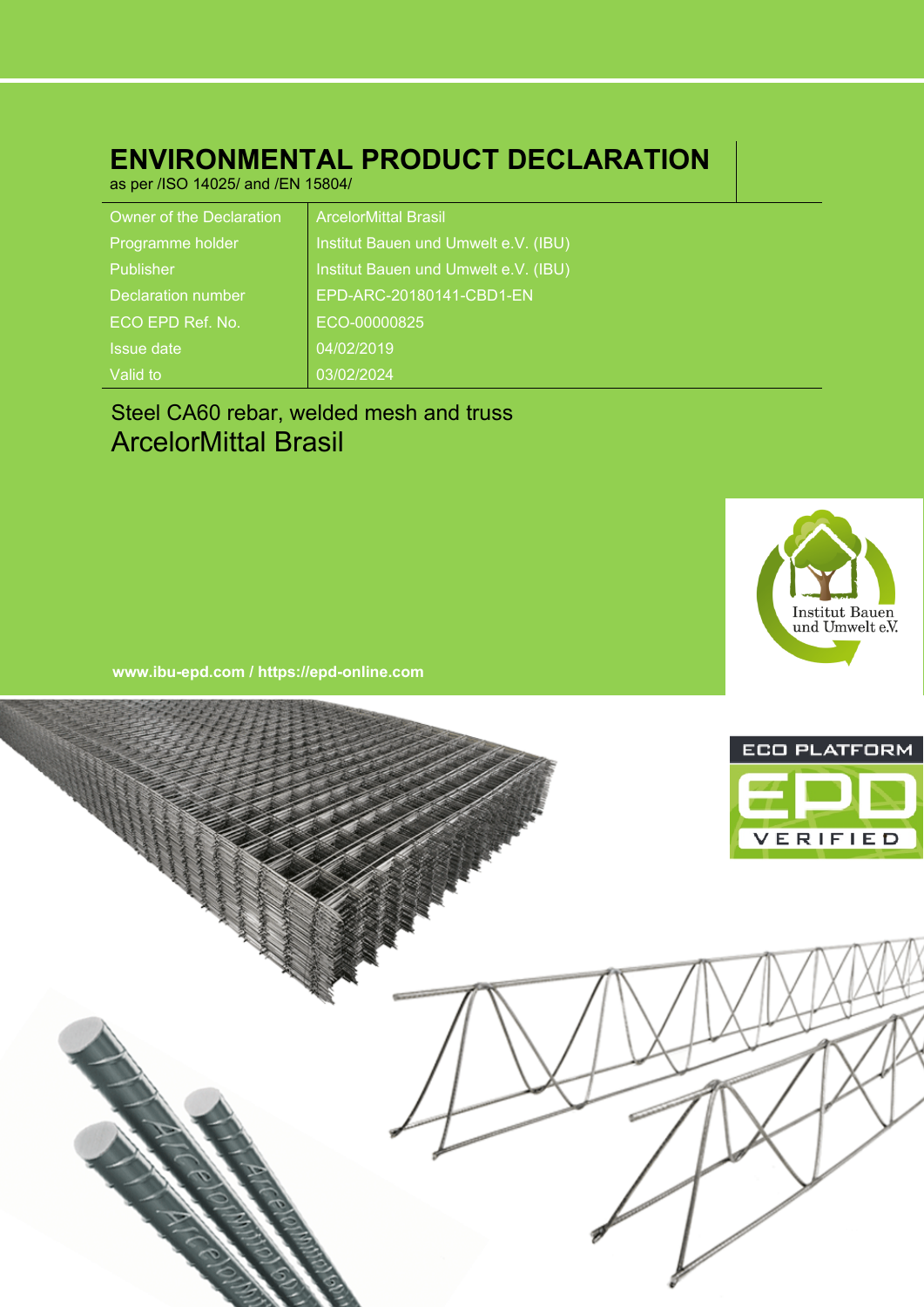

# **General Information**

# **Programme holder**

IBU - Institut Bauen und Umwelt e.V. Panoramastr. 1 10178 Berlin **Germany** 

# **Declaration number** EPD-ARC-20180141-CBD1-EN

# **This declaration is based on the product category rules:**

Reinforcing Steel, 07.2014 (PCR checked and approved by the SVR)

#### **Issue date** 04/02/2019

**Valid to** 03/02/2024

Wireinmarges

Prof. Dr.-Ing. Horst J. Bossenmayer Prof. Dr.-Ing. Horst J. Bossenmayer<br>(President of Institut Bauen und Umwelt e.V.) internally internally internally x externally

Cloudy Noil,

Dr. Alexander Röder (Head of Board IBU)

# **Product**

# **Product description / Product definition**

Steel CA60 rebar, welded mesh and truss are low carbon steel fabricated in wire drawing plants, which use as main input wire rod produced from scrap/pig iron melted in Electric Arc Furnace or iron-ore based blast furnace and basic oxygen furnace followed by hot rolling process and cold working, where appropriate.

The product does not bear the CE-mark. For the use and application of the product, the respective national provisions at the place of use apply.

In Brasil the standard /ABNT 7480/ - Aco destinado a armaduras para estruturas de concreto armado - Especificação - Steel for the reinforcement of concrete structures - Specifications by the Brazilian National Standards Organization.

# **Application**

The steel rebar, which is a short for reinforcing steel, used for the reinforcement of concrete, is also the material used to create the steel CA60 rebar, welded mesh and truss. The welded mesh offers great resistance used in the manufacture of slabs and concrete floors. The truss are used in the manufacture

# ArcelorMittal Brasil Steel CA60 rebar, welded mesh and truss

# **Owner of the declaration**

ArcelorMittal Brasil Av. Carandaí, 1115 Funcionários 25 o andar 30130 -915 - Belo Horizonte Brazil

# **Declared product / declared unit**

1 metric ton of steel CA60 rebar, welded mesh and truss produced by ArcelorMittal in Brazil

# **Scope:**

The declaration applies to 1 metric ton of steel CA60 rebar, welded mesh and truss produced by ArcelorMittal in Brazil, representing 100% of the annual production of 2014.

The owner of the declaration shall be liable for the underlying information and evidence; the IBU shall not be liable with respect to manufacturer information, life cycle assessment data and evidences.

# **Verification**

The standard /EN 15804/ serves as the core PCR Independent verification of the declaration and data

according to /ISO 14025:2010/



Dr.-Ing. Wolfram Trinius (Independent verifier appointed by SVR)

of prefabricated slab joists, concrete floor slabs and transfer bar support on concrete floors.

Typical applications are in the construction of buildings, bridges, roads and other civil works (infrastructure, superstructures, etc.).

For the use and application of the product the respective national provisions at the place of use apply: /ABNT 7477, ABNT 7478, ABNT 7480 , ABNT 7481, ABNT 14859-3, ISO 6892/.

# **Technical Data**

The safety of a building is directly linked to the quality of the materials employed in its construction. The use of standardized materials and proper handling procedures is one of the ways construction industries ensure a building's safety.

ArcelorMittal on-site laboratories perform chemical and mechanical tests guaranteeing compliance of the final products to technical standard requirements.

# **Constructional data**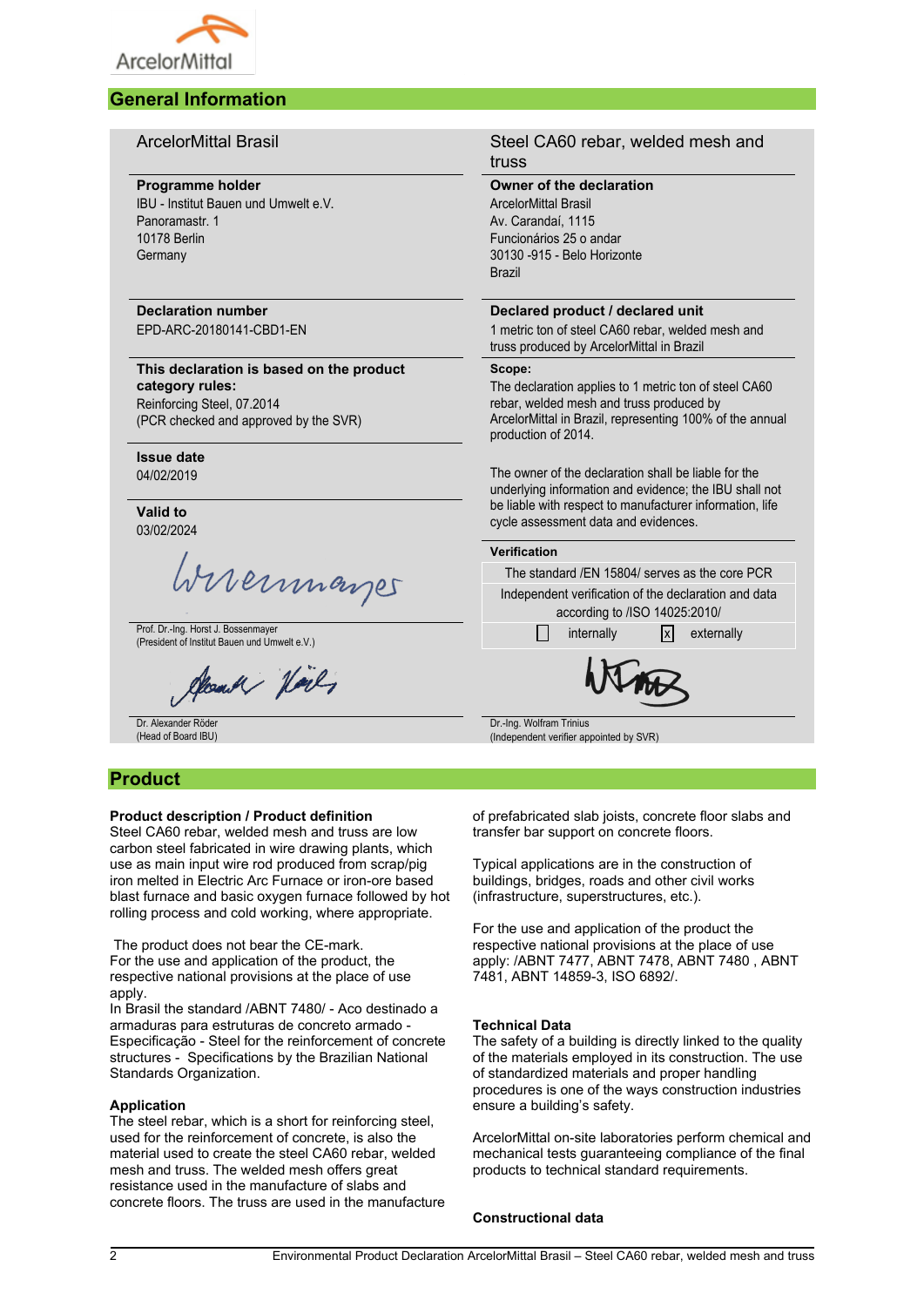

The steel rebar, CA60 welded mesh and truss are supplied in rolls or in bundles using a wire rod with low carbon levels (7 mm), which can be recycled after collection and sorting as steel scrap. The rebar also have a plastic tag with information needed for product identification and tracking. The mesh and truss are finished in packages tied with wire rod. These bindings are also used in package handling.

The dimensions of the declared steel CA60 rebar, mesh and truss may vary according to the intended application. For steel CA60 rebar, lengths may be of 3 or 6 meters. Welded mesh are delivered with in rolls of 60 or 120 meters, in widths of 2,45 meters and length of either 3 or 6 meters. Truss is sold in packs of 60 pieces, where length varies from 6 to 12 meters.

# **Manufacture**

To obtain the final products steel CA60 rebar, welded mesh and truss, the wire rod goes to a drawing mill plant. By wire drawing process and a further heat treatment (annealing) the wire road is transformed into annealed wire with diameters of 1.24 to 4.18 mm, whereas for the production of the nails the wire passed after the drawing process through a nails machine to obtain the desired size

In ArcelorMittal Brasil wire rod is produced following either of the following routes:

- iron ore and coke are fed to a blast furnace to produce liquid iron, which is then converted into steel in a basic oxygen furnace.
- iron ore and charcoal are fed to a blast furnace to produce liquid iron, steel scrap is added and the energy of liquid iron is used to melt the scrap, which is then converted into steel in an electric arc furnace.

In both cases the steel is then casted and rolled to obtain wire rods.

# **Environment and health during manufacturing**

Environmental, occupational health, safety and quality management at the different plants of ArcelorMittal in Brazil are in accordance with the following norms:

- /ISO 14001/;
- /ISO 9001/;
- /OHSAS 18001/;
- Environmental labeling Type I, provided by the Associação Brasileira de Normas Técnicas; ABNT (Brazilian National Standards Organization), developed according to the standards ISO 14020 and ISO 14024.

Steel CA60 rebar, welded mesh and truss are not reused at the end of life but can be easily separated from others materials and recycled into similar steel products to the same (or higher/lower) quality of steel depending upon the metallurgy and processing of the recycling route.

# **Disposal**

Steel CA60 rebar, welded mesh and truss are valuable resources and therefore should not be disposed of. In this perspective, ArcelorMittal has implemented a network all over Brazil to enable scrap collection and to provide logistic support.

The small fraction of steel scraps which cannot be recovered (due to collection loss) is sent to landfill without any preventative measures. The Brazilian Waste Index code for iron and steel products is 17 04 05.

# **Additional information**

Additional information on steel CA60 rebar, welded mesh and truss can be found at:

- http://longos.arcelormittal.com.br/produtos/co nstrucao-civil/arcelormittal-60-nervurado
- http://longos.arcelormittal.com.br/produtos/co nstrucao-civil/telas-soldadasnervuradas/10/jun/2015
- http://longos.arcelormittal.com.br/produtos/co nstrucao-civil/trelicas-nervuradas/10/jun/2015

# **Base materials / Ancillary materials**

The base material for the steel CA60 rebar, welded mesh and truss is steel wire rod. The main input for the production of annealed wire and nails is the wire rod produced in Juiz de Fora plant.

Alloying elements are added in the form of ferroalloys or metal, the most common elements are manganese, chromium and vanadium. Other elements like nitrogen or copper may be present in steel. The composition of these elements depends on the steel designation/grade. Substances listed on the "Candidate list of substances of very high concern for authorisation" from the European Chemicals Agency are not contained in the steel in declarable quantities.

# **Reference service life**

Reinforcing steel CA60 rebar, welded mesh and truss are used in concrete to give additional mechanical resistance. The lifetime of reinforcing steel CA60 welded mesh and truss therefore will be limited by the service life of the building. Under these circumstances, no RSL according to the relevant ISO standards and /EN 15804/ can be declared.

# **Re-use phase**

# **LCA: Calculation rules**

# **Declared Unit**

The declaration refers to the functional unit of 1 metric ton of steel CA60 rebar, welded mesh and truss as specified in Part B requirements on the EPD for Reinforcing Steel.

# **Declared unit**

| <b>Name</b>               | Value | Unit            |
|---------------------------|-------|-----------------|
| Declared unit             | 1000  | ka              |
| Density                   | 7850  | $\text{ka/m}^3$ |
| Conversion factor to 1 kg | 0.001 |                 |

Steel CA60 rebar, welded mesh and truss are produced ArcelorMittal Juiz de Fora and ArcelorMittal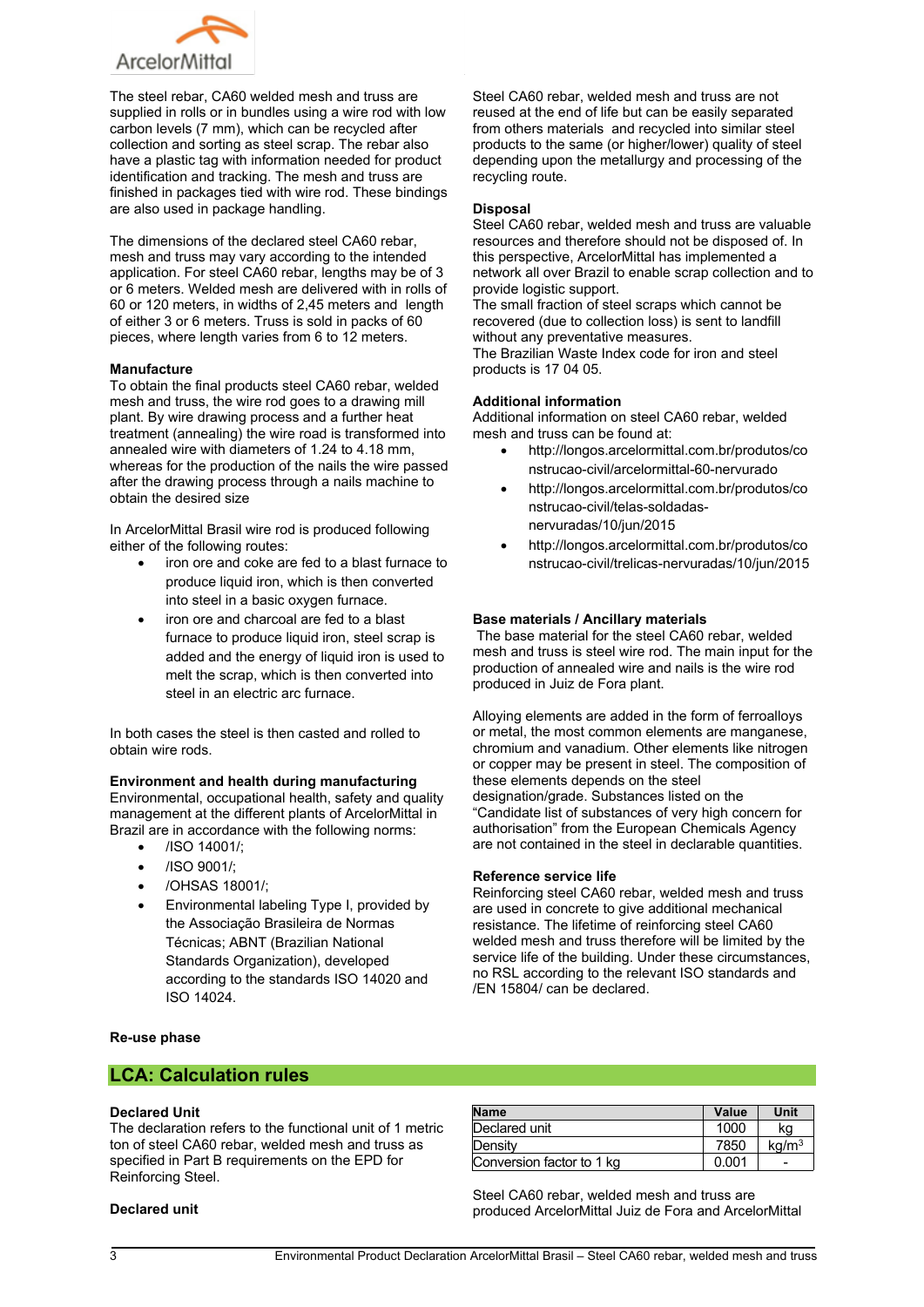

São Paulo plants in Brazil. The data for the life cycle inventory are based on data covering 100% of the production volume of steel CA60 rebar, welded mesh and truss in Brazil in 2014.

All reported data are calculated as total value per site averaged across all production sites based on production volume per site.

## **System boundary**

Type of the EPD: cradle-to-gate - with options. Module A1-A3, Module C3 and Module D were considered.

**Modules A1-A3** of the steel CA60 rebar, welded mesh and truss production include the following:

- The provision of resources, additives and energy:
- Transport of resources and additives to the production site;
- Production processes on site including energy, production of additives, disposal of production residues, and consideration of related emissions;
- Recycling of production/manufacturing scrap. Steel scrap is assumed to reach the end-ofwaste status once is shredded and sorted, thus becomes input to the product system in the inventory.

**Module C3** takes into account the sorting and shredding of after-use steel and as well the nonrecovered scrap due to sorting efficiency which ends up in landfilling. Recycling should be understood as the preferred way to treat the product after use.

**Module D** refers to the net benefits and loads of the net flow (total output scrap minus the amount of input scrap required by the manufacturing process) leaving the product system.

For the various ArcelorMittal Brasil steel products the main differences between the products is related to the different amount of recycled materials used at the input side of the manufacturing process which also affects the contribution of module D to the overall results. This is mainly due to the different technologies used in the various facilities for the steelmaking.

# **Estimates and assumptions**

As far as the raw material production is concerned, the Norwegian mix is used instead the Brazilian one for those datasets available only for EU context, namely for the production of nitrogen, oxygen, dolomite and limestone, in light of the similar electricity mix of the two countries (dominated by hydropower). For raw materials supply an average Euro4 truck, with a utilization ratio of 70% was considered. With regard to the process water used in the facilities, tap water was used as proxy of water coming from river.

## **Cut-off criteria**

A cut-off in mass has been applied on the packaging used for delivering the finished products.

#### **Background data**

Background data from thinkstep professional database were used for modules A1, A2, C3 and D.

# **Allocation**

The facility level data were allocated to the steel CA60 rebar, welded mesh and truss using the annual production volume of each product (physical .<br>relationship).

As far as co-products allocation is concerned, the partitioning method was applied in accordance with Worldsteel recommendations (Worldsteel 2014).

# **Data quality**

The life cycle inventory data used in this study complies with the quality requirements set out in /ISO 14044/.

All relevant background datasets are taken from the /GaBi 6/ software database, using – as far as possible – the most updated processes.

Regarding foreground data, high quality primary data was collected by ArcerlorMittal Brasil and they subsequently underwent a verification process by Worldsteel.

## **Period under review**

The reference year for the present EPD is 2014.

#### **Comparability**

.

Basically, a comparison or an evaluation of EPD data is only possible if all the data sets to be compared were created according to /EN 15804/ and the building context, respectively the product-specific characteristics of performance, are taken into account.

# **LCA: Scenarios and additional technical information**

considers that after use 15% is landfilled.

| <b>Name</b> | Value | Unit                  |
|-------------|-------|-----------------------|
| Landfilling | 50    | $\tilde{\phantom{a}}$ |

# **Reuse, recovery and/or recycling potentials (D), relevant scenario information**

In module D, the benefit brought the 85% of the steel that goes to recycling after use, which becomes avoided production of virgin material, was applied to the net output of scrap leaving the product system.

#### **End of life (C1 - C4)**

The waste processing of the steel CA60 rebar, welded mesh and truss was modelled considering the /OVAM 2013/ MMG scenario for dismantling (C1), scenario based on the ecoinvent 2.0 record "Disposal, building, reinforced concrete, to recycling/CH U". This scenario was adapted to the Brazilian situation with countryspecific electricity mix. The end of life scenario (C4) for steel CA60 rebar, welded mesh and truss applied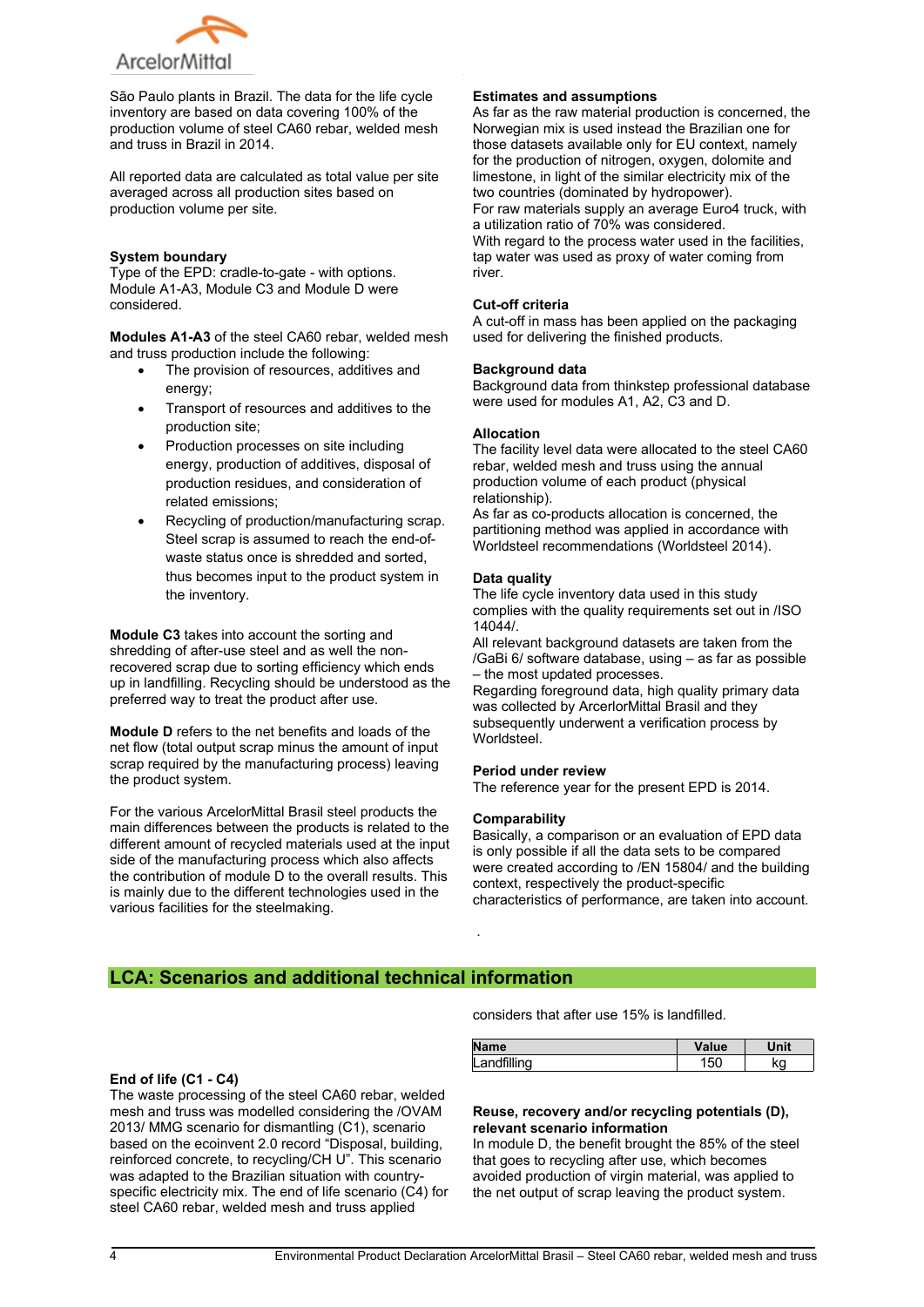

| Name      | Value | nit |
|-----------|-------|-----|
| Recycling |       | ĸa  |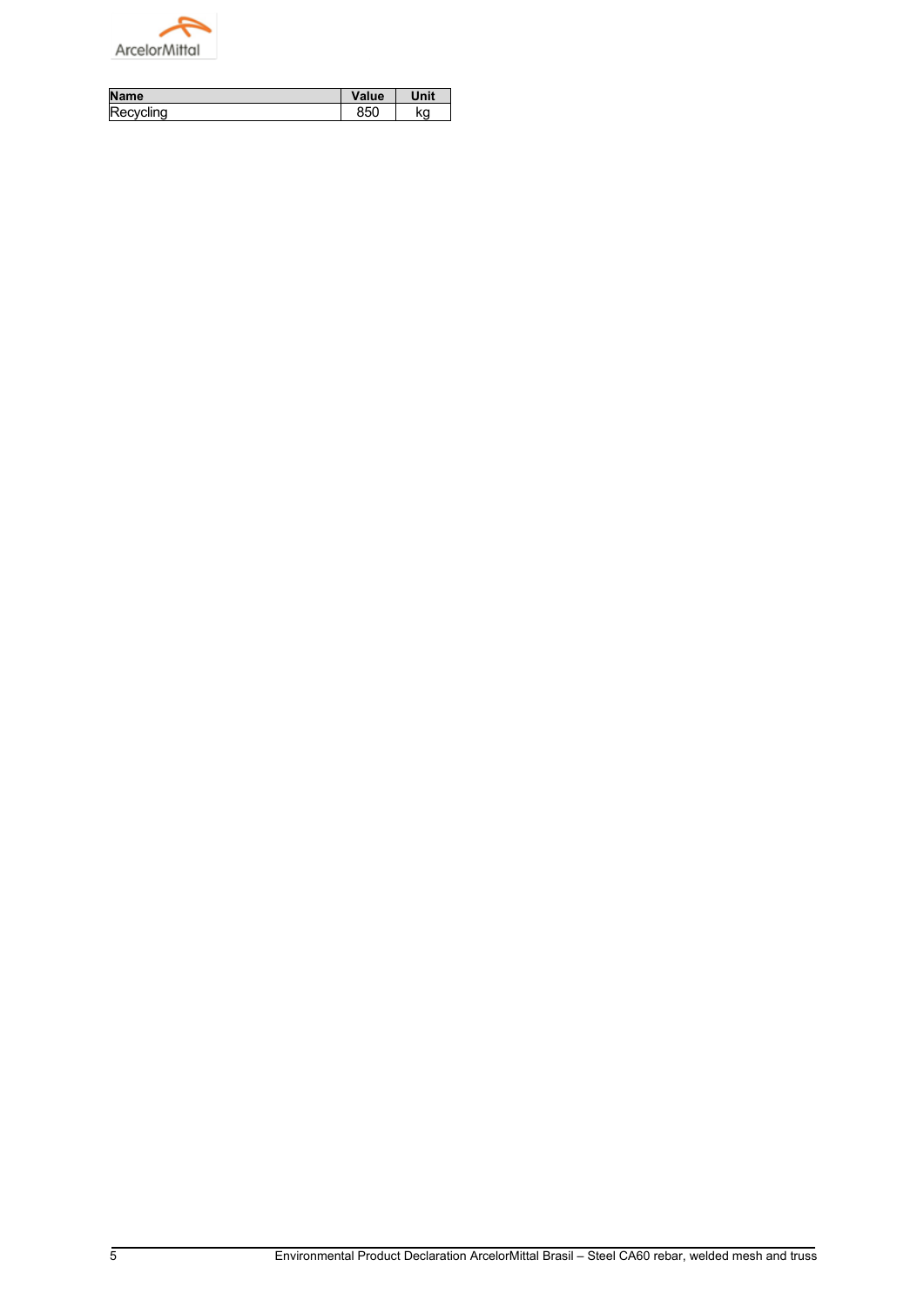

# **LCA: Results**

|                                                                                  |                                                                                                        |                |                                        |                                                 |                                                                                                          |                      |             |                                                                                            |               |                           |                          |                               |                |                  |                             | DESCRIPTION OF THE SYSTEM BOUNDARY (X = INCLUDED IN LCA; MND = MODULE NOT DECLARED             |  |
|----------------------------------------------------------------------------------|--------------------------------------------------------------------------------------------------------|----------------|----------------------------------------|-------------------------------------------------|----------------------------------------------------------------------------------------------------------|----------------------|-------------|--------------------------------------------------------------------------------------------|---------------|---------------------------|--------------------------|-------------------------------|----------------|------------------|-----------------------------|------------------------------------------------------------------------------------------------|--|
|                                                                                  | PRODUCT STAGE                                                                                          |                |                                        | <b>CONSTRUCTI</b><br>ON PROCESS<br><b>STAGE</b> |                                                                                                          |                      |             | <b>USE STAGE</b>                                                                           |               |                           |                          | END OF LIFE STAGE             |                |                  |                             | <b>BENEFITS AND</b><br><b>LOADS</b><br><b>BEYOND THE</b><br><b>SYSTEM</b><br><b>BOUNDARIES</b> |  |
| Raw material<br><b>supply</b>                                                    | Transport                                                                                              | Manufacturing  | Transport from the<br>gate to the site | Assembly                                        | Jse                                                                                                      | Maintenance          | Repair      | Replacement                                                                                | Refurbishment | Operational energy<br>use | Operational water<br>use | De-construction<br>demolition | Transport      | Waste processing | Disposal                    | Recovery-<br>Recycling<br>potential<br>Reuse-                                                  |  |
| A1                                                                               | A2                                                                                                     | A <sub>3</sub> | A4                                     | A5                                              | <b>B1</b>                                                                                                | <b>B2</b>            | <b>B3</b>   | <b>B4</b>                                                                                  | <b>B5</b>     | <b>B6</b>                 | <b>B7</b>                | C <sub>1</sub>                | C <sub>2</sub> | C <sub>3</sub>   | C <sub>4</sub>              | D                                                                                              |  |
| $\mathsf{X}$                                                                     | X                                                                                                      | $\sf X$        | <b>MND</b>                             | <b>MND</b>                                      | <b>MND</b>                                                                                               | <b>MND</b>           | <b>MNR</b>  | <b>MNR</b>                                                                                 | <b>MNR</b>    | <b>MND</b>                | <b>MND</b>               | <b>MND</b>                    | <b>MND</b>     | $\times$         | <b>MND</b>                  | $\mathsf X$                                                                                    |  |
| truss                                                                            | RESULTS OF THE LCA - ENVIRONMENTAL IMPACT: 1 metric ton of steel CA60 rebar, welded mesh and           |                |                                        |                                                 |                                                                                                          |                      |             |                                                                                            |               |                           |                          |                               |                |                  |                             |                                                                                                |  |
|                                                                                  |                                                                                                        |                | Parameter                              |                                                 |                                                                                                          |                      |             | <b>Unit</b>                                                                                |               | A1-A3                     |                          | C <sub>3</sub>                |                |                  | D                           |                                                                                                |  |
|                                                                                  |                                                                                                        |                |                                        | Global warming potential                        |                                                                                                          |                      |             | [kg CO <sub>2</sub> -Eq.]<br>$1.62E + 3$                                                   |               |                           | $1.34E + 0$              |                               |                |                  | $-8.44E + 2$                |                                                                                                |  |
|                                                                                  |                                                                                                        |                |                                        |                                                 | Depletion potential of the stratospheric ozone layer                                                     |                      |             | [kg CFC11-Eq.]<br>$-9.81E - 7$                                                             |               |                           | 6.24E-13                 |                               |                | $-3.86E - 9$     |                             |                                                                                                |  |
|                                                                                  |                                                                                                        |                |                                        | Acidification potential of land and water       |                                                                                                          |                      |             | [kg $SO_2$ -Eq.]<br>8.10E+0                                                                |               |                           | 9.44E-3                  |                               |                | $-3.24E + 0$     |                             |                                                                                                |  |
|                                                                                  |                                                                                                        |                |                                        | Eutrophication potential                        |                                                                                                          |                      |             | $[kg (PO4)3-Eq.]$<br>1.38E+0                                                               |               |                           | 7.50E-4                  |                               |                | $-2.47E-1$       |                             |                                                                                                |  |
|                                                                                  |                                                                                                        |                |                                        |                                                 | Formation potential of tropospheric ozone photochemical oxidants                                         |                      |             | [kg ethene-Eq.]<br>6.82E-1                                                                 |               |                           | 5.92E-4                  |                               |                |                  | $-4.67E - 1$                |                                                                                                |  |
|                                                                                  |                                                                                                        |                |                                        |                                                 | Abiotic depletion potential for non-fossil resources<br>Abiotic depletion potential for fossil resources |                      |             | [kg Sb-Eq.]<br>4.59E-4<br>$1.81E + 4$<br>[MJ]                                              |               |                           | 4.14E-7<br>$1.20E+1$     |                               |                |                  | $1.60E-5$<br>$-7.93E + 3$   |                                                                                                |  |
|                                                                                  |                                                                                                        |                |                                        |                                                 |                                                                                                          |                      |             | RESULTS OF THE LCA - RESOURCE USE: 1 metric ton of steel CA60 rebar, welded mesh and truss |               |                           |                          |                               |                |                  |                             |                                                                                                |  |
| Parameter                                                                        |                                                                                                        |                |                                        |                                                 |                                                                                                          |                      | <b>Unit</b> |                                                                                            | $A1-A3$       |                           | C <sub>3</sub>           |                               |                | D                |                             |                                                                                                |  |
| Renewable primary energy as energy carrier                                       |                                                                                                        |                |                                        |                                                 |                                                                                                          |                      |             | [MJ]                                                                                       |               | $2.14E + 3$               |                          |                               | $1.58E + 1$    |                  |                             | 4.78E+2                                                                                        |  |
| Renewable primary energy resources as material utilization                       |                                                                                                        |                |                                        |                                                 |                                                                                                          |                      |             | [MJ]                                                                                       |               | $0.00E + 0$               |                          |                               | $0.00E + 0$    |                  |                             | $0.00E + 0$                                                                                    |  |
|                                                                                  |                                                                                                        |                |                                        |                                                 | Total use of renewable primary energy resources                                                          |                      |             | [MJ]                                                                                       | $2.14E + 3$   |                           |                          | $1.58E+1$                     |                |                  | $4.78E + 2$                 |                                                                                                |  |
|                                                                                  | Non-renewable primary energy as energy carrier<br>Non-renewable primary energy as material utilization |                |                                        |                                                 |                                                                                                          |                      | [MJ]        | $1.83E+4$<br>$0.00E + 0$                                                                   |               |                           |                          | 1.32E+1                       |                |                  | $-7.60E + 3$<br>$0.00E + 0$ |                                                                                                |  |
|                                                                                  |                                                                                                        |                |                                        |                                                 |                                                                                                          |                      |             | <b>MJ</b><br>1.83E+4<br><b>MJ</b>                                                          |               |                           |                          | $0.00E + 0$<br>$1.32E + 1$    |                |                  | $-7.60E + 3$                |                                                                                                |  |
| Total use of non-renewable primary energy resources<br>Use of secondary material |                                                                                                        |                |                                        |                                                 |                                                                                                          | 3.65E+2<br>[kg]      |             |                                                                                            |               | $0.00E + 0$               |                          |                               | $0.00E + 0$    |                  |                             |                                                                                                |  |
| Use of renewable secondary fuels                                                 |                                                                                                        |                |                                        |                                                 |                                                                                                          | 3.00E-19<br>[MJ]     |             |                                                                                            |               | 2.94E-28                  |                          | $0.00E + 0$                   |                |                  |                             |                                                                                                |  |
| Use of non-renewable secondary fuels                                             |                                                                                                        |                |                                        |                                                 |                                                                                                          | 3.52E-18<br>[MJ]     |             |                                                                                            |               |                           | 3.46E-27                 |                               |                | $0.00E + 0$      |                             |                                                                                                |  |
|                                                                                  |                                                                                                        |                |                                        | Use of net fresh water                          |                                                                                                          |                      |             | [m <sup>3</sup> ]                                                                          |               | $2.77E+1$                 |                          |                               | 1.67E-1        |                  |                             | $1.23E + 0$                                                                                    |  |
| <b>RESULTS OF THE LCA - OUTPUT FLOWS AND WASTE CATEGORIES:</b>                   |                                                                                                        |                |                                        |                                                 |                                                                                                          |                      |             |                                                                                            |               |                           |                          |                               |                |                  |                             |                                                                                                |  |
| metric ton of steel CA60 rebar, welded mesh and truss                            |                                                                                                        |                |                                        |                                                 |                                                                                                          |                      |             |                                                                                            |               |                           |                          |                               |                |                  |                             |                                                                                                |  |
| Parameter                                                                        |                                                                                                        |                |                                        |                                                 |                                                                                                          | A1-A3<br><b>Unit</b> |             | C <sub>3</sub>                                                                             |               |                           |                          | D                             |                |                  |                             |                                                                                                |  |
| Hazardous waste disposed                                                         |                                                                                                        |                |                                        |                                                 |                                                                                                          |                      | [kg]        |                                                                                            | 3.49E-3       |                           |                          | 1.32E-8                       |                |                  | $-5.71E-6$                  |                                                                                                |  |
| Non-hazardous waste disposed                                                     |                                                                                                        |                |                                        |                                                 |                                                                                                          |                      |             | [kg]                                                                                       |               | 5.91E+1                   |                          | 1.50E+2                       |                |                  |                             | $-1.17E + 1$                                                                                   |  |
| Radioactive waste disposed<br>Components for re-use                              |                                                                                                        |                |                                        |                                                 |                                                                                                          |                      |             | [kg]<br>[kg]                                                                               |               | 8.41E-2<br>$0.00E + 0$    |                          | 4.42E-4<br>$0.00E + 0$        |                |                  |                             | 1.31E-1<br>$0.00E + 0$                                                                         |  |
|                                                                                  |                                                                                                        |                |                                        | Materials for recycling                         |                                                                                                          |                      |             | [kg]                                                                                       |               | $0.00E + 0$               |                          |                               | 8.50E+2        |                  |                             | $0.00E + 0$                                                                                    |  |
|                                                                                  |                                                                                                        |                |                                        | Materials for energy recovery                   |                                                                                                          |                      |             | [kg]                                                                                       |               | $0.00E + 0$               |                          | $0.00E + 0$                   |                |                  |                             | $0.00E + 0$                                                                                    |  |
|                                                                                  |                                                                                                        |                |                                        | Exported electrical energy                      |                                                                                                          |                      |             | [MJ]                                                                                       | $0.00E + 0$   |                           |                          |                               | $0.00E + 0$    |                  |                             | $0.00E + 0$                                                                                    |  |
| Exported thermal energy                                                          |                                                                                                        |                |                                        |                                                 |                                                                                                          |                      |             | [MJ]                                                                                       |               | $0.00E + 0$               |                          |                               | $0.00E + 0$    |                  |                             | $0.00E + 0$                                                                                    |  |

# **References**

# **PCR 2013, Part A**

*Institut Bauen und Umwelt e.V*., Berlin (pub.): Product Category Rules for Construction Products from the range of Environmental Product Declarations of Institut Bauen und Umwelt (IBU), Part A: Calculation Rules for the Life Cycle Assessment and Requirements on the Background Report. September 2013 www.bauumwelt.de

# **PCR 2014, Part B**

Requirements on the EPD for Reinforcing Steel, *Institut Bauen und Umwelt e.V.*, Berlin (pub.): From the range of Environmental Product Declarations of Institute Construction and Environment e.V. (IBU) 2014

#### **OVAM, 2013.** MMG Environmental profile of building elements

http://www.ovam.be/sites/default/files/atoms/files/Envir onmental%20profile%20of%20buildig%20elements.pdf

# **ABNT 7477**

ABNT NBR 7477:1982 – Determinação do coeficiente de conformação superficial de barras e fios de aço destinados a armaduras de concreto armado – Método de ensaio. "Determination of the surface forming coefficient of steel wires and wire with reinforced concrete reinforcement - Test method."

# **ABNT 7478**

ABNT NBR 7481:1990 - Método de ensaio de fadiga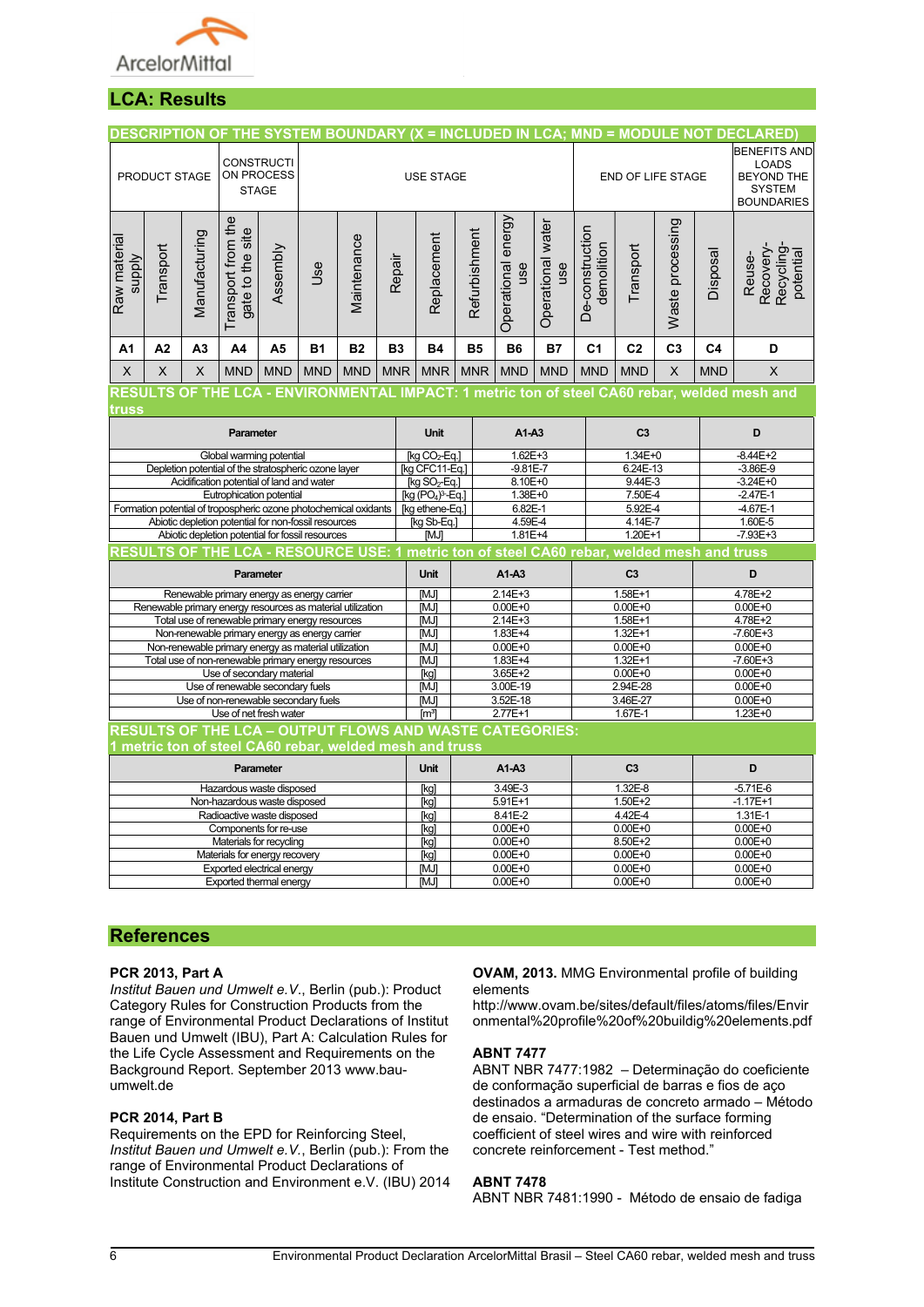$\frac{9}{10}$   $\frac{9}{10}$ ) K: (<br>% % L) ) , 1 > : 1  $\frac{1}{\#}$   $\frac{1}{\#}$   $\frac{1}{\#}$   $\frac{1}{\#}$   $\frac{1}{\#}$   $\frac{1}{\#}$   $\frac{1}{\#}$   $\frac{1}{\#}$   $\frac{1}{\#}$   $\frac{1}{\#}$   $\frac{1}{\#}$   $\frac{1}{\#}$   $\frac{1}{\#}$   $\frac{1}{\#}$   $\frac{1}{\#}$   $\frac{1}{\#}$   $\frac{1}{\#}$   $\frac{1}{\#}$   $\frac{1}{\#}$   $\frac{1}{\#}$   $\%$  $\overline{4}$  $@$  $\overline{5}$ \$  $\frac{9}{6}$  $5^{\circ}$  $\overline{\phantom{a}}$   $\overline{\phantom{a}}$   $\overline{\phantom{a}}$   $\overline{\phantom{a}}$   $\overline{\phantom{a}}$   $\overline{\phantom{a}}$   $\overline{\phantom{a}}$   $\overline{\phantom{a}}$   $\overline{\phantom{a}}$   $\overline{\phantom{a}}$   $\overline{\phantom{a}}$   $\overline{\phantom{a}}$   $\overline{\phantom{a}}$   $\overline{\phantom{a}}$   $\overline{\phantom{a}}$   $\overline{\phantom{a}}$   $\overline{\phantom{a}}$   $\overline{\phantom{a}}$   $\overline{\$  $. = 8$  $= 1 A$  $=$   $\frac{1}{6}$   $\frac{1}{6}$   $\frac{1}{6}$  6 E  $\%$  $\frac{0}{0}$  $\lambda$  $K$  " #  $\frac{1}{2}$  " %  $\frac{1}{2}$  ) L % %<br>"%% % % "% EF) E F , 5 ) , A > > , @<br>
" 8 (  $\%$ 6 4  $% %$  $\#$  $#$  $8<sup>1</sup>$  $/ H$  $+ = 1 A,$ + :>, <<br>+ 3, @ 7  $' = ' / 6 ! @ 11 = E$  $\frac{6}{\%}$   $\frac{6}{\%}$   $\frac{6}{\%}$   $\frac{6}{\%}$   $\frac{6}{\%}$   $\frac{6}{\%}$  $%$  # "  $\bar{\mathbf{u}}$  $\int\limits_{\#}$  $\%$  $#$ % %  $L$  $\mathfrak{s}$  $\binom{1}{1}$   $*$   $\binom{1}{1}$   $4$   $*$  $)$ \*) 4 + , 1 A ; B -<br>
' = '/ ! 1 . 2 @ 6 . M G J . " -<br>
% % ) 2 @ E<br>
% % - 2 @ . " - % K<br>
" % 2 @ . " - %<br>
/ H L  $\begin{pmatrix} 1 & 1 \\ 1 & 1 \\ 1 & 1 \end{pmatrix}$  $J: " \%$  $\begin{array}{cc} . & . & . & . & . \\ \$ & & \circ \ \$ & & \circ \ \& & \circ \ \& & \circ \ \& & \circ \ \& & \circ \ \& & \circ \ \& & \circ \ \& & \circ \ \& & \circ \ \& & \circ \ \& & \circ \ \& & \circ \ \& & \circ \ \& & \circ \ \& & \circ \ \& & \circ \ \& & \circ \ \& & \circ \ \& & \circ \ \& & \circ \ \& & \circ \ \& & \circ \ \& & \circ \ \& & \circ \ \& & \circ \ \& & \circ \ \& & \circ \ \& & \circ \ \& & \circ \ \& & \circ \ \& & \circ \ \& & \circ \ \& &$  $^\copyright$  $\overline{\mathbf{6}}$  $T = 8$ 5  $%$  $\%$  $\%$  $\mathsf{T}$  $\frac{0}{0}$ )  $< A B :$ <br> $' = \frac{1}{8}$ , ;  $\mathsf{A} > 1$  $- 8$  "  $3!1$  . @  $\overline{2}$  $\overline{a}$ %<br>\$%<br>% %  $=$  EF  $%$  $)$   $K8$ & J  $0T$ % % 8  $#$  $\alpha$  $\equiv$  $\lfloor$ )  $\frac{\# % +}{7}$   $\times$  & % \$<br>7 ' 3) "  $($  3)  $^{"}$  \$ - M  $^{"}$ <br>  $($  () M' 45 8  $^{"}$ <br>
4 2)  $\begin{array}{ccc} 0 & B >>, & \ 0 & 1 & \ 0 & 0 & 1 \end{array}$ 08%  $@$ 4 V 8 (  $\overline{ }$  $\lambda$  $# \% + <sup>2</sup>$ <br>7  $'$  3 @ \$ %  $\frac{1}{\sqrt{2}}$  # 7  $\sqrt{3}$ .  $\left| \begin{array}{cc} 1 & 1 \end{array} \right| > 1$  $\mathfrak{s}^{\prime}$  $M$  "  $^\copyright$  $\frac{1}{2}$  ( @ . 45<br>T/H 45  $($  8  $\begin{array}{ccccc}\n0 & 8 & 8 & 7 & 7 \\
0 & 8 & 8 & 7 & 7 \\
 & & & & 4\n\end{array}$ ()  $M'' + 5$ <br>2)  $8$  "  $($  # %  $\mathbf{r}$  $#$  $\circledR$  $\%$  $( - 1)$  $) %$ )  $, 1 > : >$  $+$  \$ % C " % ! @ %<br>
' & 4 E F 5 2 @<br>
' 4 9 W )  $@. 7 \t@. 7$  $\lambda$  $M \frac{0}{0}$  $\%$ 

 $\overline{5}$